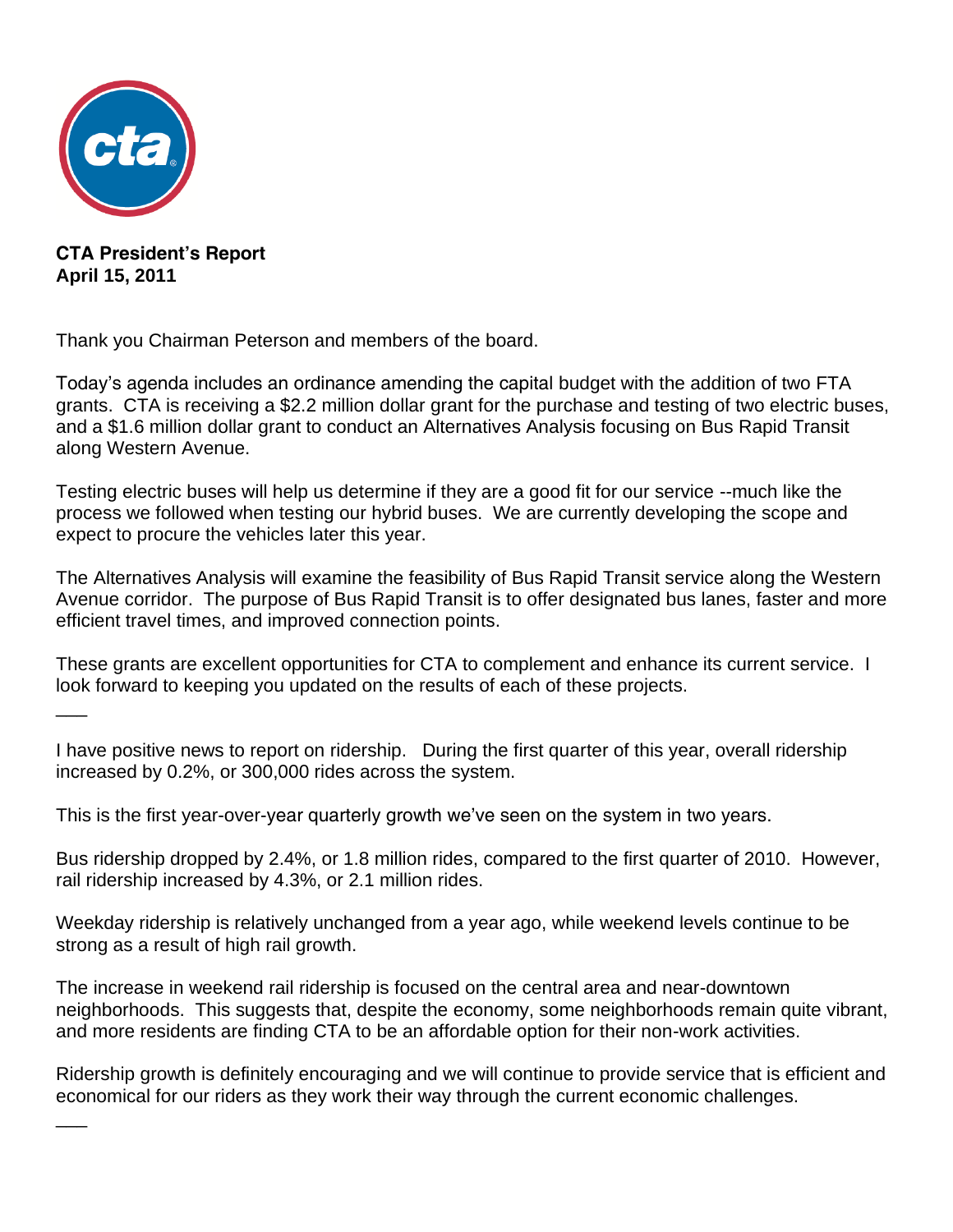I am also pleased to report that CTA has completed the majority of the renovation work at the Red Line Cermak-Chinatown station.

In June of last year, a newly built auxiliary entrance opened on Archer while construction was underway on the main entrance and stationhouse. Today, we are reopening the main entrance to our customers, and the entryway on Archer will now function as a secondary entrance and exit to the station.

This project also included the installation of an elevator, making Cermak-Chinatown the 92nd station, out of 144, accessible to customers with disabilities.

Other upgrades include: a new escalator and stairs, a new stationhouse at street level, brighter lighting, bike racks, and landscaping – all made possible with funding by the American Reinvestment and Recovery Act.

In recognition of Earth Day next Friday, CTA will participate in the City of Chicago's Earth Day celebration by featuring our EcoBus outside Daley Plaza. The EcoBus is one of our 40-foot hybrids with decals displaying the environmental benefits of these vehicles.

 $\overline{\phantom{a}}$ 

 $\overline{\phantom{a}}$ 

We will also be featuring Bus and Train Tracker, which the CTA developed as a means to provide riders with greater convenience through real-time bus and train arrival information.

The CTA's participation in Earth Day events serves to remind people that public transportation is a means to substitute hundreds of thousands of vehicles on our regional roads each day. We encourage all commuters to take public transportation on Earth Day and everyday to help reduce emissions.

As a participant in the City of Chicago's Green Office Challenge, CTA will also be educating and challenging employees to incorporate sustainability into their professional and personal lives.

Our efforts to provide quality and affordable transit service do not go unnoticed by our transit peers across the globe.

CTA recently received the first place award for "Best Metro Americas" during the MetroRail 2011 conference in Milan, Italy. The award recognizes transit agencies for outstanding achievements and innovation.

We were also the "runner up" for the "The Most Innovative Use of Technology Award," which is considered the agency's overall use of a range of technologies in operations.

Back home in the United States, the CTA received an award for exceptional engineering achievement in transportation from the American Council of Engineering Companies. We received this award for our track repair and replacement work in the Blue Line's Dearborn Subway. CTA was a co-recipient along with Parsons Brinkerhoff, the construction management firm on the project.

Receiving this honor from the National Council of Engineering Companies is a great accomplishment and recognizes CTA's continued efforts to improve the reliability of service for our customers. The